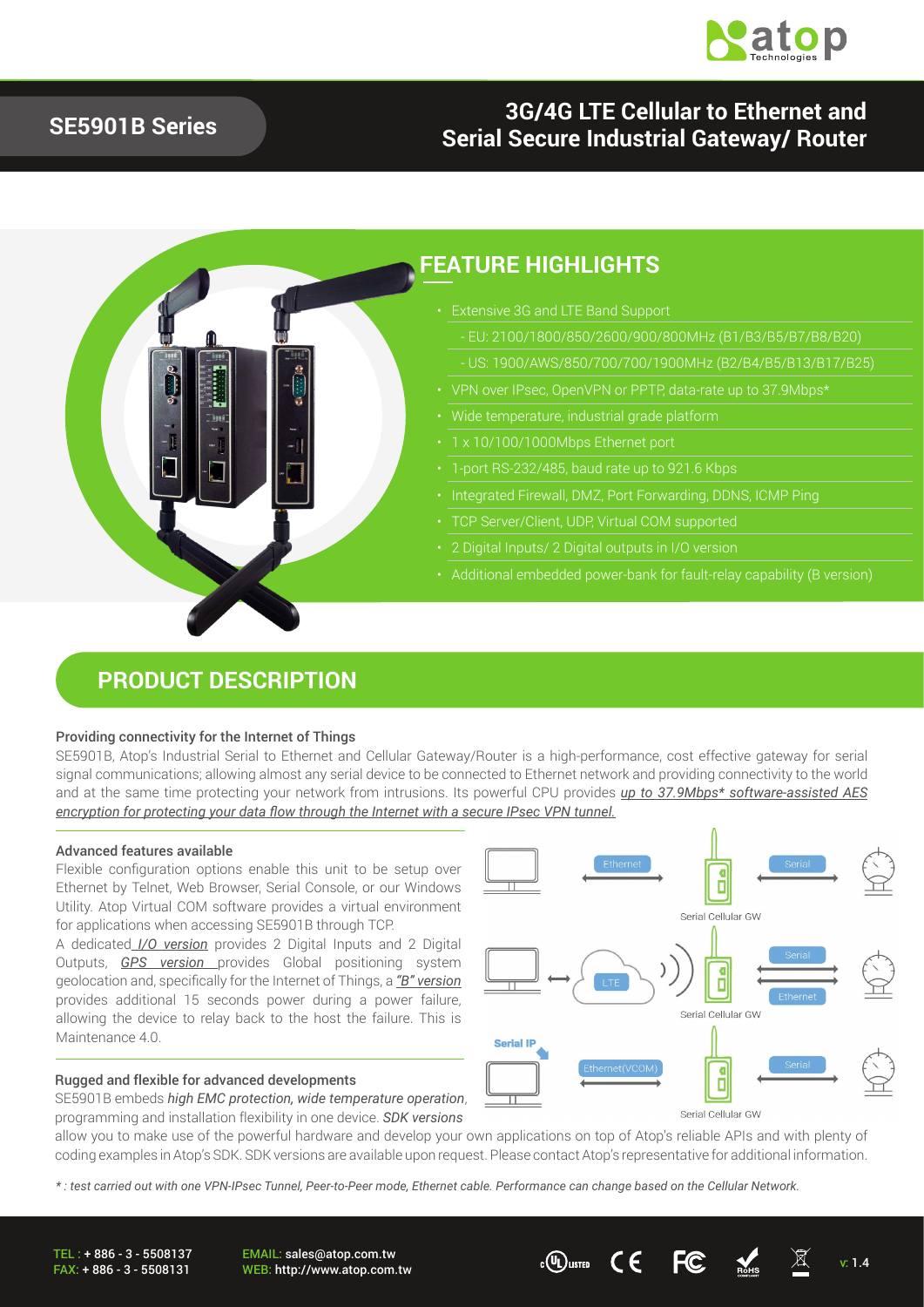

# **SPECIFICATIONS**

| <b>Wireless Interface</b> |                                                                                                                                                                                                                    |                                                                                         |                                                                                                                                    |                                                                                    |  |
|---------------------------|--------------------------------------------------------------------------------------------------------------------------------------------------------------------------------------------------------------------|-----------------------------------------------------------------------------------------|------------------------------------------------------------------------------------------------------------------------------------|------------------------------------------------------------------------------------|--|
| Standard                  | GSM/ GPRS/ EDGE/ UMTS/ HSPA+/ SCDMA/ LTE                                                                                                                                                                           |                                                                                         |                                                                                                                                    |                                                                                    |  |
| Wireless Module           | EU version: Quectel EC25-E<br>US version: Quectel EC20-A                                                                                                                                                           |                                                                                         |                                                                                                                                    |                                                                                    |  |
| Antennas/ SIM card        | 1 (3G) or 2 (4G) - Included. Internal SIM card slot (x1)                                                                                                                                                           |                                                                                         |                                                                                                                                    |                                                                                    |  |
| <b>Band Options</b>       | Version                                                                                                                                                                                                            | Band<br><b>Bands</b>                                                                    |                                                                                                                                    |                                                                                    |  |
|                           | EU                                                                                                                                                                                                                 | FDD LTE<br><b>TDD LTE</b><br><b>WCDMA</b><br>GSM                                        | 2100/1800/850/2600/900/800MHz<br>(B1/B3/B5/B7/B8/B20)<br>2600/2300/2500MHz (B38/B40/B41)<br>2100/850/900MHz (B1/B5/B8)<br>900/1800 |                                                                                    |  |
|                           | US                                                                                                                                                                                                                 | FDD LTE<br><b>UMTS</b><br><b>GSM</b>                                                    | 1900/1700/850/700/700bMHz<br>(B2/B4/B5/B12/B17)<br>1900/1700/850MHz (B2/B4/B5)<br>850/1900MHz                                      |                                                                                    |  |
| Data Rate                 | Version                                                                                                                                                                                                            | Band                                                                                    | Downlink Speed                                                                                                                     | Uplink Speed                                                                       |  |
|                           | EU                                                                                                                                                                                                                 | LTE-FDD<br>LTE-TDD<br>DC-HSPA+<br><b>UMTS</b><br>TD-SCDMA<br><b>EDGE</b><br><b>GPRS</b> | 150 Mbps<br>130 Mbps<br>42 Mbps<br>384 Kbps<br>4.2 Mbps<br>236.8 Kbps<br>85.6 Kbps                                                 | 50 Mbps<br>35 Mbps<br>5.76 Mbps<br>384 Kbps<br>2.2 Mbps<br>236.8 Kbps<br>85.6 Kbps |  |
|                           | US                                                                                                                                                                                                                 | LTE-FDD<br>LTE-TDD<br>DC-HSPA+<br><b>UMTS</b><br>TD-SCDMA<br><b>EDGE</b><br><b>GPRS</b> | 100 Mbps<br>61 Mbps<br>42 Mbps<br>384 Kbps<br>4.2 Mbps<br>236.8 Kbps<br>85.6 Kbps                                                  | 50 Mbps<br>18 Mbps<br>5.76 Mbps<br>384 Kbps<br>2.2 Mbps<br>236.8 Kbps<br>85.6 Kbps |  |
| <b>Network Interface</b>  |                                                                                                                                                                                                                    |                                                                                         |                                                                                                                                    |                                                                                    |  |
| Standards                 | IEEE 802.3 for 10BaseT<br>IEEE 802.3u for 100BaseT(X)<br>IEEE 802.3ab for 1000BaseT(X)                                                                                                                             |                                                                                         |                                                                                                                                    |                                                                                    |  |
| <b>Ethernet Ports</b>     | 1x 10/100/1000BASE-TX RJ-45                                                                                                                                                                                        |                                                                                         |                                                                                                                                    |                                                                                    |  |
| <b>Serial Interface</b>   |                                                                                                                                                                                                                    |                                                                                         |                                                                                                                                    |                                                                                    |  |
| Connector                 | D-Sub9 RS-232/485 software selectable (DB model)<br>14-Pin 5.08mm Terminal Block (integrated with DI/DOs)                                                                                                          |                                                                                         |                                                                                                                                    |                                                                                    |  |
| Ports                     | 1 port RS-232/485 (2-wire) software selectable<br>1 port RS-232 (IO model only)                                                                                                                                    |                                                                                         |                                                                                                                                    |                                                                                    |  |
| Configuration             | $1,200 \sim 921,600$ bps software selectable<br><b>Baud Rate</b><br>7, 8 software selectable<br>Data Bits<br>1, 2 software selectable<br><b>Stop Bits</b><br>Flow Control<br>None, Xon/Xoff, RTS/CTS (RS-232 only) |                                                                                         |                                                                                                                                    |                                                                                    |  |

TEL : + 886 - 3 - 5508137 FAX: + 886 - 3 - 5508131

EMAIL: sales@atop.com.tw<br>WEB: http://www.atop.com.tw

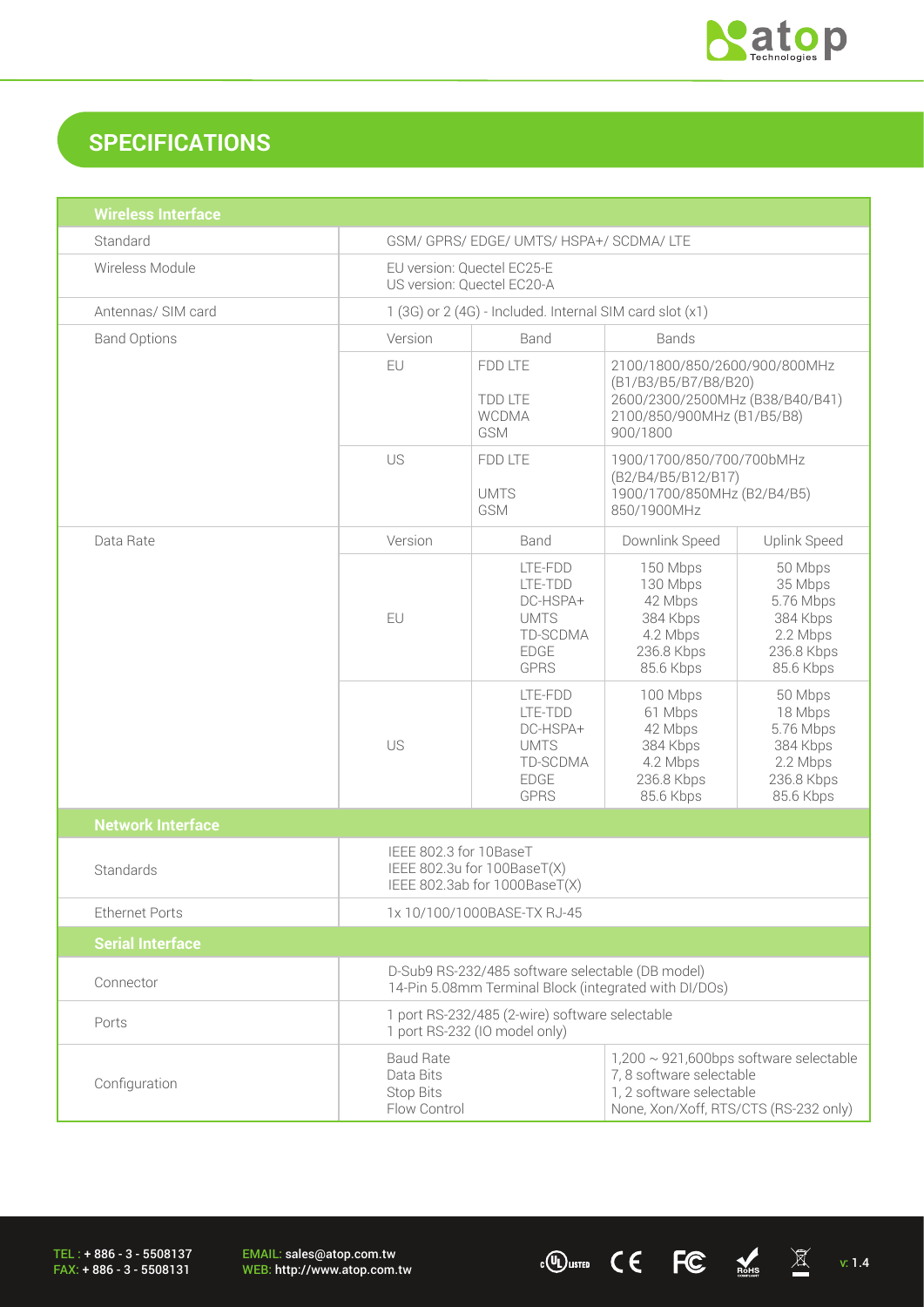

 $\cdot$  (U) LISTED C C FC ROHS  $\overline{\mathbb{X}}$  v: 1.4

| <b>Universal Serial Bus</b>                                                      |                                                                                                                                  |  |
|----------------------------------------------------------------------------------|----------------------------------------------------------------------------------------------------------------------------------|--|
| USB ports                                                                        | 2 x USB A Type (USB 2.0) - 1-port High-Speed OTG + 1-port power only                                                             |  |
| <b>Digital Inputs/Outputs (IO Models)</b>                                        |                                                                                                                                  |  |
| Digital Inputs (DIs)<br>Digital Outputs (DOs)                                    | 2 channels photo coupled isolated digital input<br>2 channels digital output. N.O.(2A@24VDC)                                     |  |
| <b>GNSS (GPS Models)</b>                                                         |                                                                                                                                  |  |
| Supported GNSS                                                                   | GPS, Glonass, Beidou                                                                                                             |  |
| Connector                                                                        | 1x SMA                                                                                                                           |  |
| <b>Software</b>                                                                  |                                                                                                                                  |  |
| Serial Server-related                                                            | VirtualCOM (Serial/IP), Virtual Server (port Forwarding)                                                                         |  |
| Security                                                                         | IPsec, PPTP or OpenVPN VPN tunneling. Max VPN throughput 37.9Mbps *;<br>SMTP/TLS, Firewall, DMZ                                  |  |
| Network                                                                          | ARP, IPv4, DHCP Client, ICMP, TCP, UDP, HTTP, RFC2217, TELNET, NTP Client,<br>NAT, Port Forwarding, ICMP Ping, DDNS              |  |
| Management                                                                       | Web, ATOP Device Management Utility, SNMPv1/v2c/v3, SMS                                                                          |  |
| Configuration                                                                    | Embedded Web-Server (Web UI), TELNET, Atop Device Management Utility                                                             |  |
| <b>Link Mode</b>                                                                 |                                                                                                                                  |  |
| <b>TCP Server</b><br><b>TCP Client</b><br><b>UDP</b>                             | 4 connections, Virtual COM, or Reverse Telnet<br>Dual destination or Virtual COM<br>Up to 4 ranges of IPs                        |  |
| <b>Power</b>                                                                     |                                                                                                                                  |  |
| Input Voltage                                                                    | $9~48$ VDC                                                                                                                       |  |
| Connector                                                                        | 3-Pin 5.08mm Lockable Terminal Block                                                                                             |  |
| Power Consumption                                                                | 0.6A @ 12VDC (7.2 W Max)                                                                                                         |  |
| Power Redundancy                                                                 | USB DC 5V Power Input                                                                                                            |  |
| <b>Reverse Polarity Protection</b>                                               | Yes                                                                                                                              |  |
| <b>Environmental limits</b>                                                      |                                                                                                                                  |  |
| <b>Operating Temperature</b><br>Storage Temperature<br>Ambient Relative Humidity | $-40^{\circ}$ C $\sim$ 70°C (-40°F $\sim$ 158°F)<br>$-40^{\circ}$ C $\sim$ 85°C (-40°F $\sim$ 185°F)<br>5%~95%, (Non-condensing) |  |
| <b>Mechanicals</b>                                                               |                                                                                                                                  |  |
| Housing                                                                          | IP30 protection, SPCC metal housing                                                                                              |  |
| Dimensions ( $W \times H \times D$ )<br>Weight                                   | 32mm x 122mm x 92mm<br>400q                                                                                                      |  |
| Installation                                                                     | DIN-Rail or Wall-Mount (optional kit)                                                                                            |  |
| Reset Button                                                                     | Yes                                                                                                                              |  |

*\* : test carried out with one VPN-IPsec Tunnel, Peer-to-Peer mode, Ethernet cable. Performance can change based on the Cellular Network.* 

TEL : + 886 - 3 - 5508137 FAX: + 886 - 3 - 5508131

EMAIL: sales@atop.com.tw<br>WEB: http://www.atop.com.tw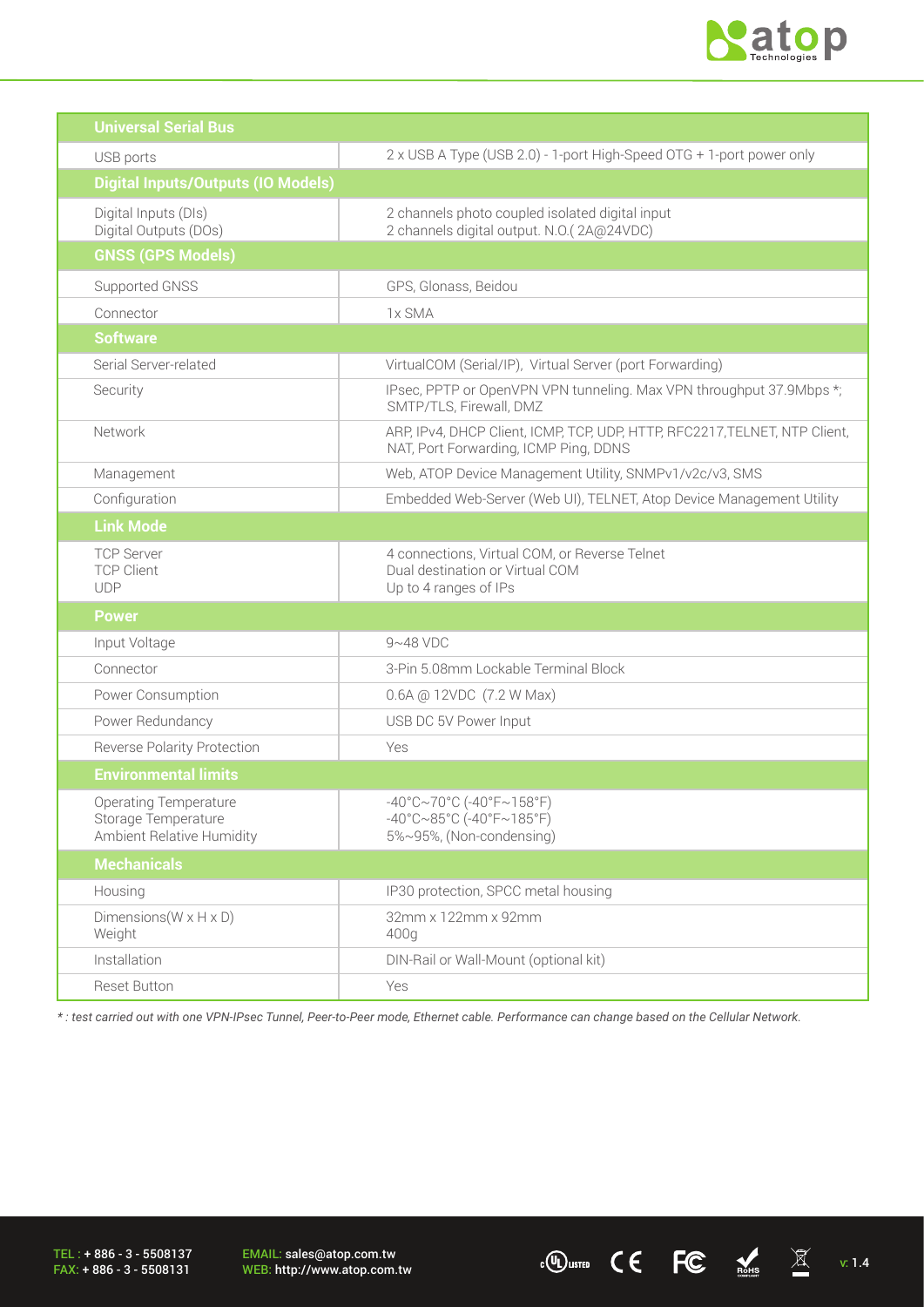

## **DIMENSIONS & LAYOUT**



## **REGULATORY APPROVALS**

| <b>Regulatory Approvals</b> |                                                                                                                                                                                                                                       |                                                      |                                                                                         |              |
|-----------------------------|---------------------------------------------------------------------------------------------------------------------------------------------------------------------------------------------------------------------------------------|------------------------------------------------------|-----------------------------------------------------------------------------------------|--------------|
| Safety                      | EN 60950-1:2006, UL60950-1, IEC60950-1                                                                                                                                                                                                |                                                      |                                                                                         |              |
| EMC/Radio                   | FCC 47 CFR PART 22H, FCC 47 CFR PART 24H, FCC PART 27L, FCC Part 15B,<br>EN301489-1, EN301489-7, EN301489-19, EN301489-24, EN301489-52, EN301511,<br>EN301908-1, EN301908-2, EN303413<br>EN55032,EN55024,<br>EN61000-6-2, EN61000-6-4 |                                                      |                                                                                         |              |
| <b>Test</b>                 |                                                                                                                                                                                                                                       | Item                                                 | <b>Value</b>                                                                            | <b>Level</b> |
| IEC 61000-4-2               | <b>ESD</b>                                                                                                                                                                                                                            | Contact Discharge<br>Air Discharge                   | ±6KV<br>±8KV                                                                            | 3<br>3       |
| IEC 61000-4-3               | Enclosure Port<br><b>RS</b>                                                                                                                                                                                                           |                                                      | 10(V/m), 80-1000MHz                                                                     | 3            |
| IEC 61000-4-4               | <b>EFT</b>                                                                                                                                                                                                                            | <b>AC Power Port</b><br>DC Power Port<br>Signal Port | $±2.0$ KV<br>$±2.0$ KV<br>$±1.0$ KV                                                     | 3<br>3<br>3  |
| IEC 61000-4-5               | Surge                                                                                                                                                                                                                                 | DC Power Port<br>DC Power Port<br>Signal Port        | Line-to Line±1.0KV<br>Line-to Earth±2.0KV<br>Line-to Earth±2.0KV                        | 3<br>3<br>3  |
| IEC 61000-4-6               | CS                                                                                                                                                                                                                                    | $0.15 - 80$ MHz                                      | 10V rms                                                                                 | 3            |
| IEC 61000-4-8               | PFMF                                                                                                                                                                                                                                  | (Enclosure)                                          | AC 50Hz 10A/m                                                                           | 3            |
| IEC 61000-4-11              | <b>DIP</b>                                                                                                                                                                                                                            | <b>AC Power Port</b>                                 | >95%, Reduction, 0.5 period<br>30%, Reduction, 25 period<br>>95%, Reduction, 250 period |              |
| Shock                       | MIL-STD-810G Method 516.7                                                                                                                                                                                                             |                                                      |                                                                                         |              |
| Drop                        | MIL-STD-810G Method 516.7                                                                                                                                                                                                             |                                                      |                                                                                         |              |
| Vibration                   | MIL-STD-810G Method 514.7                                                                                                                                                                                                             |                                                      |                                                                                         |              |
| RoHS                        | Yes                                                                                                                                                                                                                                   |                                                      |                                                                                         |              |
| <b>MTBF</b>                 | 20.88 years according to MIL-HDBK-217F (Model average)                                                                                                                                                                                |                                                      |                                                                                         |              |
| Warranty                    | 5 years                                                                                                                                                                                                                               |                                                      |                                                                                         |              |

TEL : + 886 - 3 - 5508137 FAX: + 886 - 3 - 5508131